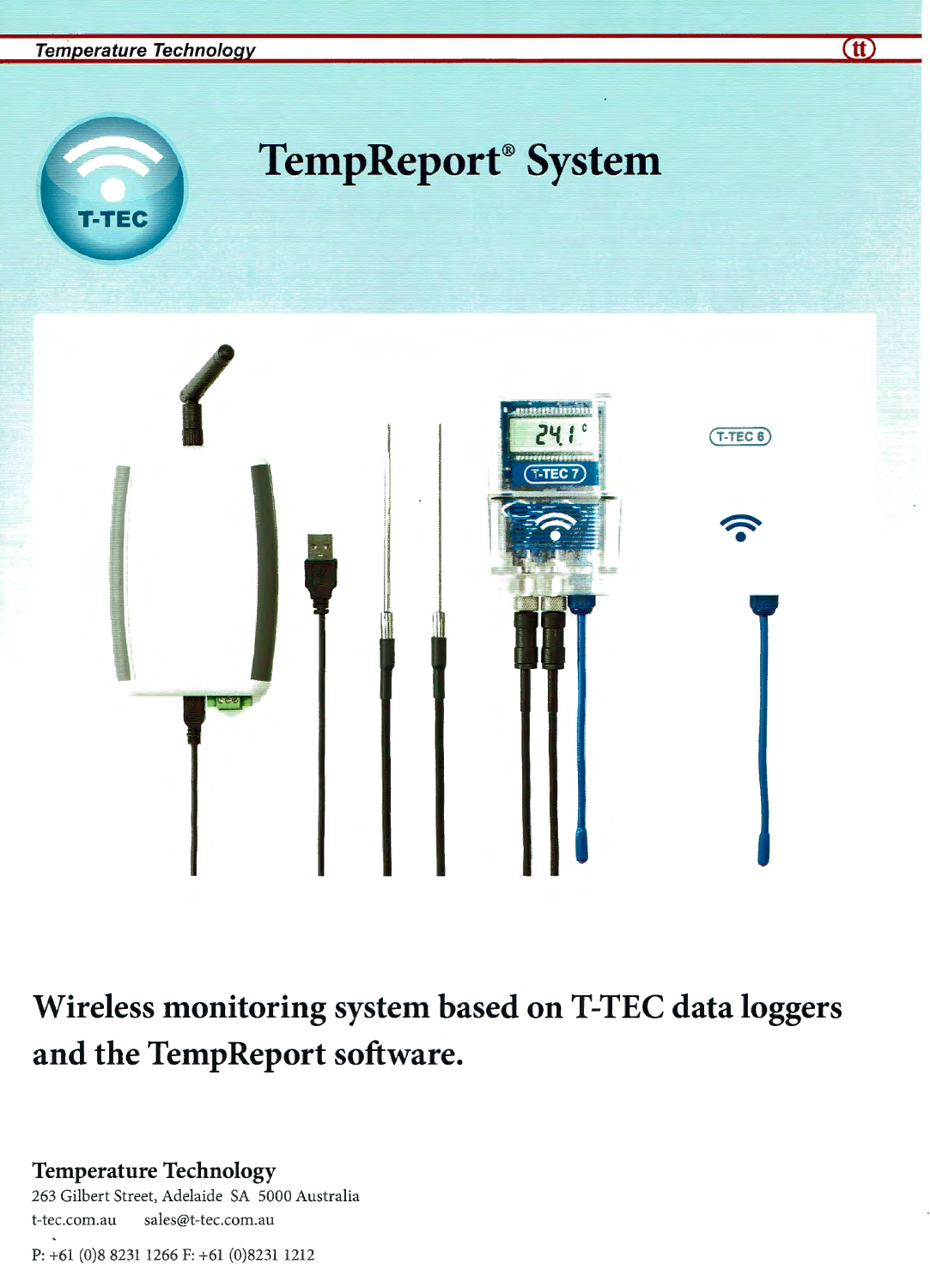### **Temp Report®**

TempReport is the modern, convenient way to log, view and store data. The data loggers stay where they are monitoring temperature. They transmit the actual temperatures, alarms and files, automatically and on demand. Now the monitoring is active. Gone are the days when data loggers had to be collected, hooked up by cable for download and then put back in place.

Two-way communication happens between the PC and the loggers via the Gateway. All data arrive at the PC and all loggers are operated from there.

When the PC is turned on in the morning, the actual temperatures will start to arrive in turn. A data logger in alarm will appear in red. When the program runs in the background, a notification with alarm message will appear on the screen. Temperature updates keep coming as programmed.

| <b>TempReport System</b> |                                                               |                                                                                        |                                        |               |                       |                    |   | $\times$<br>◘  |  |
|--------------------------|---------------------------------------------------------------|----------------------------------------------------------------------------------------|----------------------------------------|---------------|-----------------------|--------------------|---|----------------|--|
| Check Gateway            |                                                               | S/N                                                                                    | Name / Location                        | <b>Status</b> | 1                     | $\overline{2}$     | 3 | Last updated   |  |
| Refresh All              |                                                               | 44                                                                                     | Igloo/Calibration. Started 29.9.15     | logging       |                       | T 25.3°C   H 36.0% |   | 27 minutes ago |  |
|                          |                                                               | 47                                                                                     | Outside - old battery                  | logging       |                       | T 30.1°C H 41.1%   |   | 4 hours ago    |  |
| Add New Logger           |                                                               | 71                                                                                     | Old h/w rev 2.5 / 2.33                 | logging       | $T$ 23.5 $^{\circ}$ C |                    |   | 16 minutes ago |  |
| Remove Logger            |                                                               | 106                                                                                    | <b>Glass counter</b>                   | logging       | T 23.7°C              |                    |   | 56 minutes ago |  |
| <b>Reset Relay</b>       |                                                               | 128                                                                                    | Glass counter                          | logging       |                       | T 23.6°C   H 40.7% |   | 1 hours ago    |  |
|                          | d                                                             | 173                                                                                    | Fridge+Freezer, s/w 3.0.2              | logging       |                       | T2700 T2700        |   | 1 minutes ago  |  |
| Settings                 |                                                               | 183                                                                                    | RF183 61E Gasbox New Batt 30.11.15     | logging       | T 30.4°C              |                    |   | 2 hours ago    |  |
| Help                     |                                                               | 189                                                                                    | Bat 15.11 Calibration 6.1.1 Chem Anal. | logging       | $T 59.2^{\circ}C$     |                    |   | 5 minutes ago  |  |
| About                    |                                                               | 290                                                                                    | C290 No Antenna 8.12.15 Enterix        | logging       |                       | T 25.6°C   H 35.5% |   | 4 minutes ago  |  |
|                          |                                                               |                                                                                        |                                        |               |                       |                    |   |                |  |
| Exit                     |                                                               |                                                                                        |                                        |               |                       |                    |   |                |  |
|                          |                                                               |                                                                                        |                                        |               |                       |                    |   |                |  |
| Start Logger             |                                                               | Information: Logger #106 (Glass counter)                                               |                                        |               |                       |                    |   |                |  |
| Stop Logger              |                                                               | Logger 106 is logging<br>Refresh this logger only<br>Started at 27/10/2015 10:06:49 AM |                                        |               |                       |                    |   |                |  |
|                          |                                                               | Wrap around is enabled<br>Ч<br>12%                                                     |                                        |               |                       |                    |   |                |  |
| Download Logger          | Automatic update every 2 Hours.<br>Automatic download is off. |                                                                                        |                                        |               |                       |                    |   |                |  |
| View Logs                |                                                               | $\mathbf{I}_\mathrm{c}$<br>19873 temperature logs / 5 Min                              |                                        |               |                       |                    |   |                |  |
| Data Updates             |                                                               | Battery: 3.34 V                                                                        |                                        |               |                       |                    |   |                |  |
|                          |                                                               |                                                                                        |                                        |               |                       |                    |   |                |  |
| Stop Alarm               |                                                               |                                                                                        |                                        |               |                       |                    |   |                |  |
| Change Alarm             |                                                               |                                                                                        |                                        |               |                       |                    |   |                |  |
| Logger Security          |                                                               |                                                                                        | Gateway connected.                     |               |                       |                    |   | <b>CA</b>      |  |

Highlighting a data logger lets the user see the location, the sensor number and types, the frequency of the logging, the automatic update and file download schedule, the battery voltage and the firmware version. Refresh calls for the actual temperature.

- 1. Using the left side buttons, the logging can be started and stopped, and the file can be downloaded
- 2. Alarms can be stopped and changed. Automatic updates and downloads and be set or changed.
- 3. Security can be set for each logger according to the requirements: Access may be limited for some users, and the loggers can be protected from outsider access.
- 4. Downloaded files can be viewed in 'View Logs'. The chosen file will appear as a graph in the Graphviewer, with facilities for zoom and plot, printing and saving for spreadsheet programs.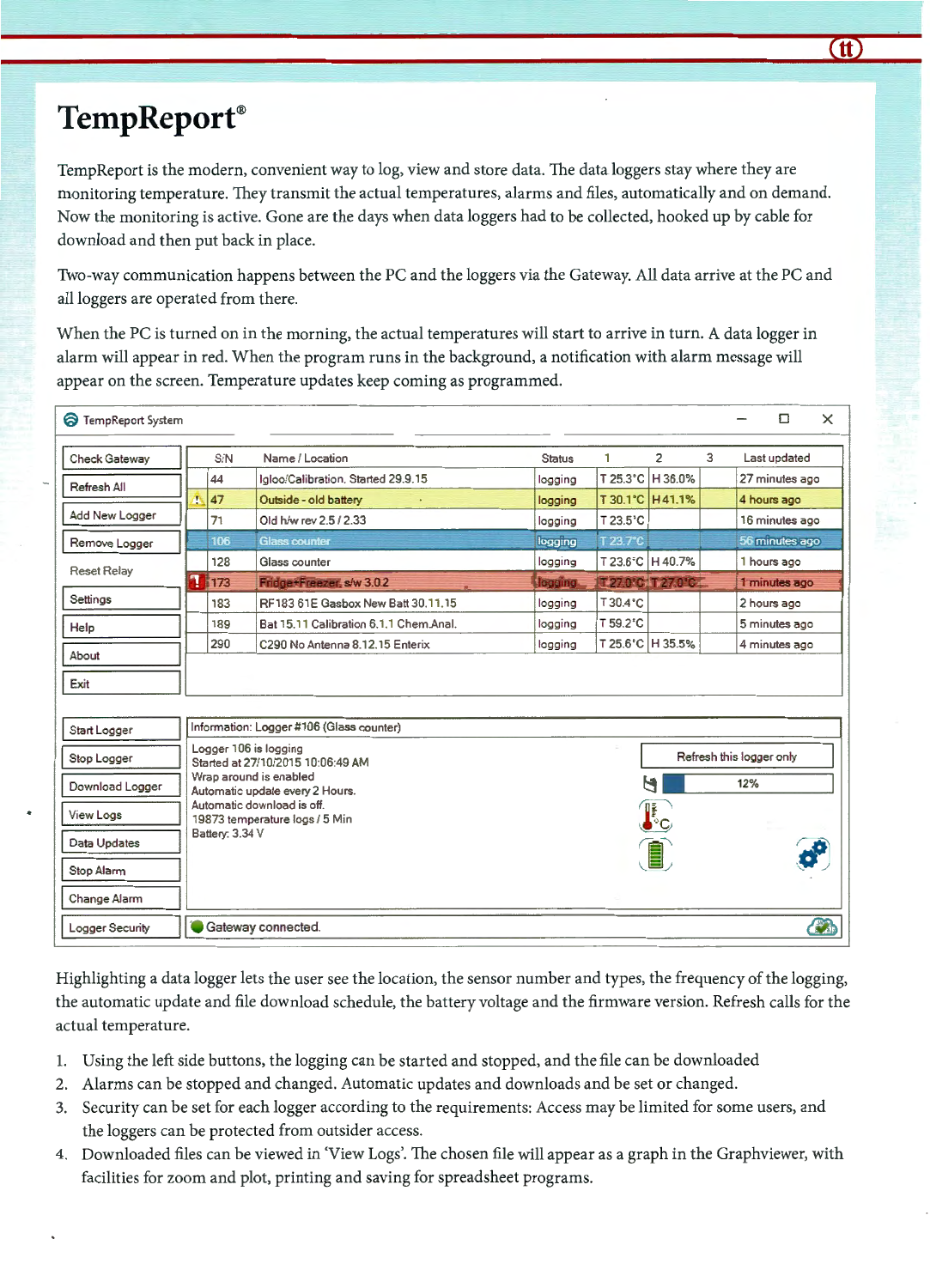### **Configuration possibilities**

T-TEC RF data loggers communicate wirelessly to a Gateway, within 300 meters clear line of sight. The distance between the Gateway and the computer can be extended by connecting a Gateway to a LAN. A computer connected to the same LAN can detect and share that Gateway, or the Gateway can send the data to a server (either in house or on the Internet) to store and distribute the data. A limitless number of computers can access that server and download the data.

The T-TEC RF data logger system is scalable: data loggers can be easily added, either locally or remotely. Up to 50 data loggers can communicate with one Gateway.

#### One or many T-TEC RF data loggers can communicate via:

- a single Gateway connected to a single computer via USB.
- many Gateways each connected to a different computer via USB.
- one Gateway with WiFi connected to the LAN serving one or many computers.
- 



#### Access Control

The logger communication is protected in several ways: All communication is encrypted, so that no interference is possible. Typically the administrator or IT department can make sure that the data logger files are safe. Domain may be set, so that neighbours, who may be within range, cannot read each others' loggers. Passwords to grant limited access may be set: For example: Specific departments can have access to their own readings, but the administrator reserves the rights to change the set-up of the logging: Naming, starting / stopping / changing alarms.



Outdoor temperature and humidity in Adelaide - from wireless T-TEC logger in wrap-around mode. The file has 1.3 million logs, collected in the database.